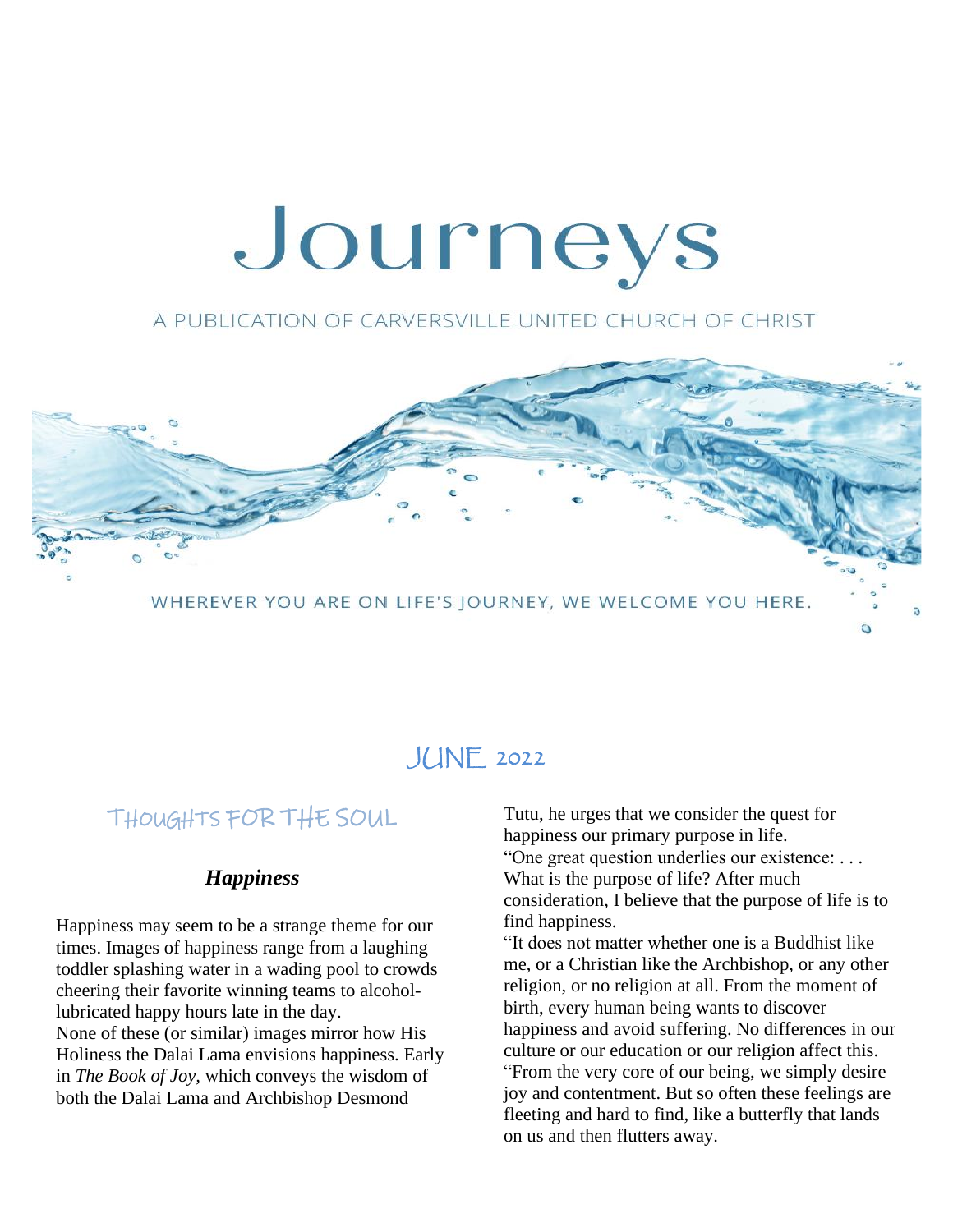"*The ultimate source of happiness is within us* [emphasis added]. Not money, not power, not status. Some of my friends are billionaires, but they are very unhappy people. Power and money fail to bring inner peace. Outward attainment will not bring real inner joyfulness. We must look inside. "Sadly, many of the things that undermine our joy and happiness we create ourselves. Often it comes from the negative tendencies of the mind, emotional reactivity, or from our inability to appreciate and utilize the resources that exist within us.

"The suffering from a natural disaster we cannot control, but the suffering from our daily disasters we can. We create most of our suffering, so it should be logical that we also have the ability to create more joy.

"It simply depends on the attitudes, the perspectives, and the reactions we bring to situations and to our relationships with other people. When it comes to personal happiness there is a lot that we individuals can do."

Happiness hasn't been a major theme for most of us. In fact, church teachings may even ask the question: *Is being happy a worthy goal?* Most of us want to be happy, but we may have a sneaking suspicion that happiness is something a little too self-centered to be a divinely blessed pursuit. But perhaps we haven't read our Bibles carefully, because scripture, far from being down on happiness, touts it. The word often translated in our English Bibles as "blessed" can just as correctly be—and sometimes is—translated as "happy." (Compare Psalm 119:1 in the NRSV and NIV; compare Matthew 5:3 in the NRSV and CEB.) For centuries, church theologians, including such notables as Saint Augustine and Saint Thomas Aquinas, wrote in praise of happiness, considering it a blessing from God on the righteous. In the 18th century the Anglican Joseph Butler and the Methodist John Wesley, began promoting happiness as a legitimate goal for Christians. Butler contributed to the conversation about happiness because he said that we can find pleasure in doing the things that the Christian faith calls us to do. Wesley understood the Bible to say that *the way to be happy was to be holy*. According to these theologians, *happiness is a feeling that comes from doing what pleases God.*

So instead of depending on Bobby McFarrin's "Don't Worry, Be Happy," let's strive towards "Be Holy, Be Happy."

#### *Pastor Fogal*



#### **SHARING CLOTHING DONATIONS**

The first week of our Women's Summer and Fall clothing drive found the collection tent bulging with donations! The success of our clothing drive in the first week means delivering donations to only one thrift store would find volunteers who sort and inventory the donations overwhelmed. With three weeks remaining in our clothing drive, we have decided to share donations with another non-profit organization. Our first commitment will continue to be "In Full Swing", a thrift store in Doylestown that benefits A Woman's Place. However, donations will be shared with NOVA-Network of Victim Assistance- Bucks County that supports victims of crime. Founded in 1974, NOVA was the first and continues to be the only rape crisis center in Bucks County. NOVA Thrift Shop, located at the corner of Route 313 (Swamp Rd) and Broad St, is one of the largest revenue sources to support the organization's programs and services.

**Please note, the inventory of new children's books and puzzles at IN FULL SWING does not need donations at this time.** Donations of Women's Summer and Fall clothing continues through Sunday June  $19<sup>th</sup>$ . Bagged donations should be placed in the tent (on loan from Boy Scout Troop 64) located in the parking lot of Carversville UCC.

Barbara Burger, Missions Coordinator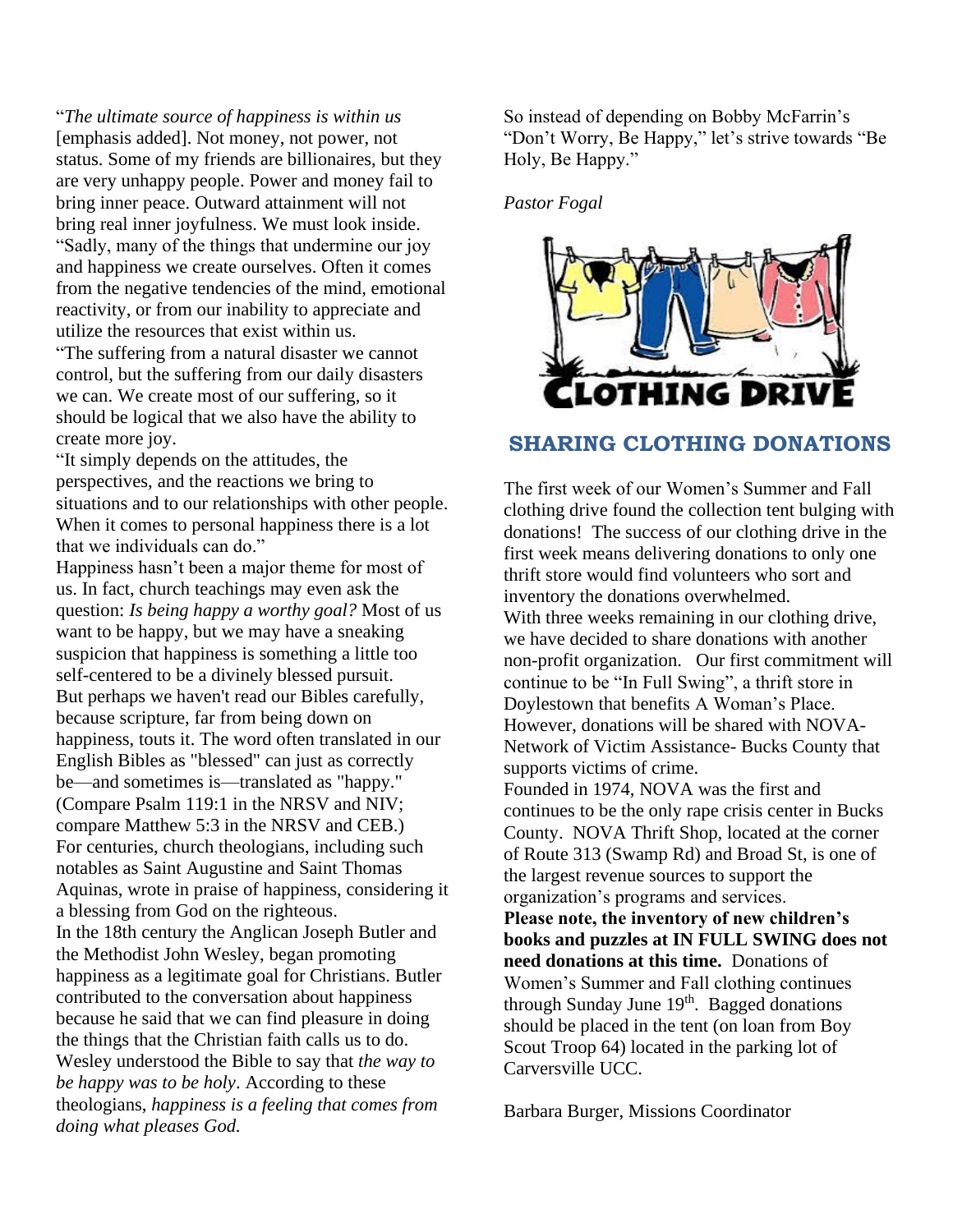

Our heartfelt condolences to the family of Jackie Adinaro Putman at the untimely loss of her niece, Elizabeth Adinaro. Our prayers go out to you and your family.



**PRAYING HANDS**

Here is a list of those who would benefit from receiving cards. We encourage you all to reach out to these people as it will mean a lot.

Catherine Halper- PO Box 564, Lahaska, PA 18931

Pearl Howard - c/o Future Care Chesapeake, Room 208, 305 College Parkway, Arnold, MD 21012

Judy and Frank LeVien-6264 Pt. Pleasant Pike, Doylestown, PA 18902

Jim & Sally Seeton- 1850 Lower Mountain Road West, Furlong, PA 18925

Gordon Keckeissen- 555 N. Broad St., #508A, Doylestown, PA 18901

Jack and Patsy King- 503 Windrush Bay Dr., Tarpon Springs, FL 34689

**NOTE:** Pearl Howard will turn 101 on June 21. Help her celebrate by sending her a birthday card at the address above.



## CONTACT INFORMATION:

Rev.Robert E. Fogal, PhD. Tuesday and Thursday from  $9:00$  a.m  $\sim 1:00$  p.m. and by appointment. Email: [pastorfogal@gmail.com](mailto:pastorfogal@gmail.com) Cell phone: 610-945-4955

> Lynn Bullock, Organist Email: [lynnbullock8@gmail.com](mailto:lynnbullock8@gmail.com) Cell phone: 215-260-1569

Chris Ochadlick, Office Admin. Office phone: 215-297-5166 Email: [carversvilleucc@gmail.com](mailto:carversvilleucc@gmail.com)

Email: carversvilleucc@gmail.com Website: CarversvilleUCC.org Facebook.com/carversvilleucc

3736 Aquetong Road, PO Box 26 Carversville, PA 18913 Office phone: 215-297-5166